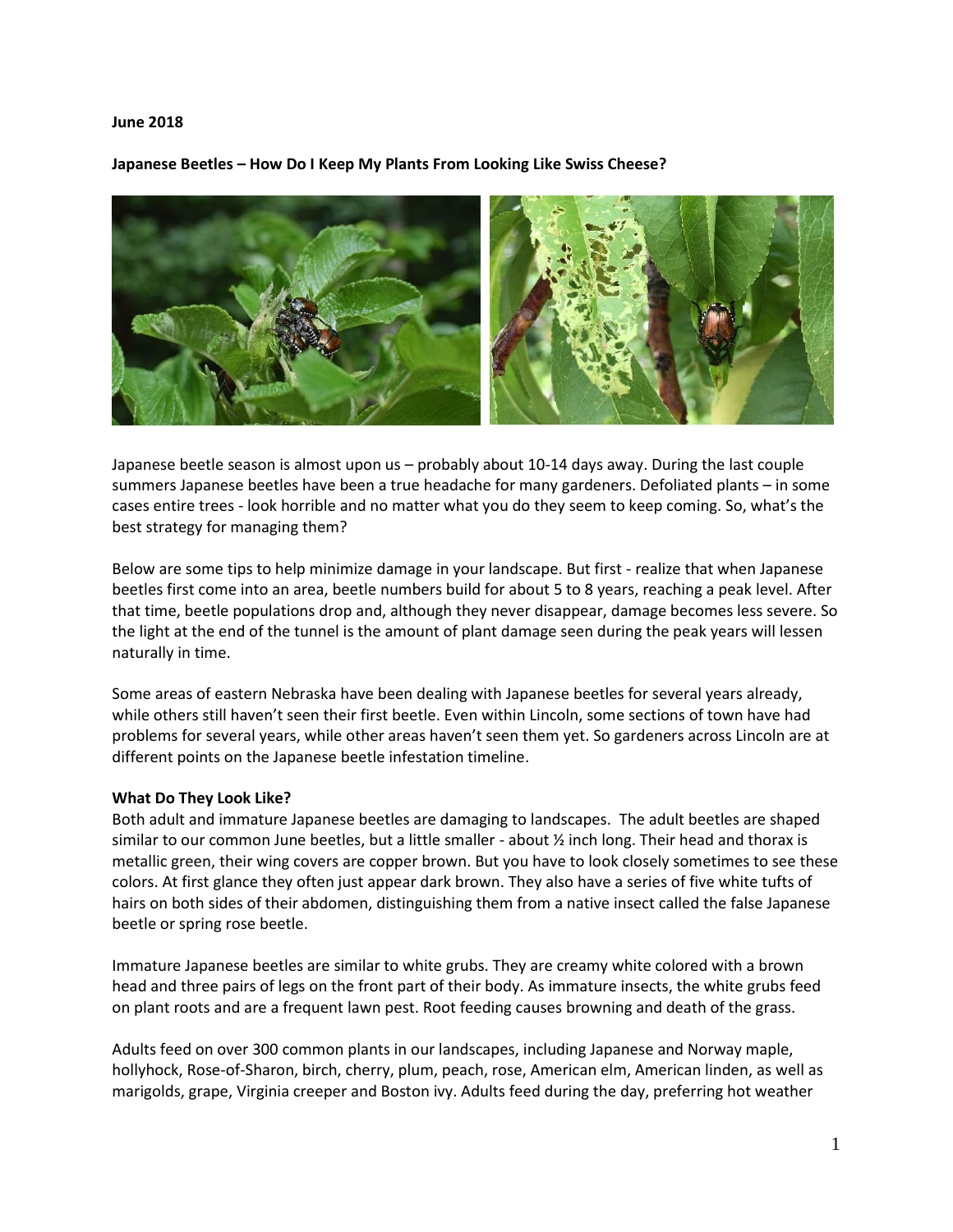and plants in full sun. They have chewing mouthparts and consume tissue between the leaf veins, leaving behind a lacy or skeletonized leaf that quickly turns brown.

## **Don't Put Out the Welcome Mat**

Do not use Japanese beetle traps advertised in gardening magazines or found at some hardware stores. Research has shown these traps attract many more insects than they catch, resulting in more harm than good for your landscape.

## **Tolerate Some Damage**

Linden, crabapple, cherries and birch are favored tree hosts and adult feeding damage is often severe. Fortunately, healthy trees tolerate this loss of foliage well and will not be killed. Even if the entire canopy of leaves is skeletonized, plants will re-leaf next year since the underlying twigs and branches are not damaged. Don't overreact by pruning out branches or removing entire trees.

Less favored trees can be planted to minimize problems. That doesn't mean they will have no beetle damage, but it will not be severe. These include boxelder maple; shagbark hickory; Japanese tree lilac; black, northern red, scarlet or white oak; redbud; sweetgum or tuliptree.

# **Protect Landscape and Food Plants**

If Japanese beetle damage becomes an annual event in your landscape, consider swapping out the plants they feast on for less preferred ornamentals. If only one or two plants in your landscape are affected, handpick beetles and dropping them into a can of soapy water.

Before applying insecticides for control on blooming plants, understand how to use the product correctly and not damage pollinators. Follow all label directions; do not spray on windy days or during the day when pollinators are present. Instead, spray late in the day, near dusk. As always when using pesticides, read and follow all label directions including the use of personal protective equipment.

The organic pesticides Neem and Pyola will give some control of the adult beetles, but only for about 3-7 days. However, Neem and Azadiractin products can be effective repellants, reducing foliage damage when applied regularly (but no more than weekly).

When using conventional insecticides, typically two applications during peak adult flight periods, late June through early August, are needed for control. The first application should be made before plant damage becomes intolerable, but when adult beetles are abundant. Carbaryl, bifenthrin, cyfluthrin, permethrin and lambda-cyfluthrin provide about 2 weeks of control following a thorough application. Follow the label restrictions for use on food crops and harvest timing after application.

At this point in the season, it's too late to use systemic products like imidacloprid as a soil drench. These products require time to be taken up by the plant and should have been applied around Mother's Day. They can be used next year if you have trees or shrubs suffering significant damage. These products cannot be used on Linden trees.

# **Prevent Lawn Damage**

Adults lay eggs in the soil for about a 4 to 6-week period beginning in late June. Eggs hatch out 10-14 days later and tiny grubs begin feeding on turf roots. Most turf damage appears in late summer, from mid-August through September.